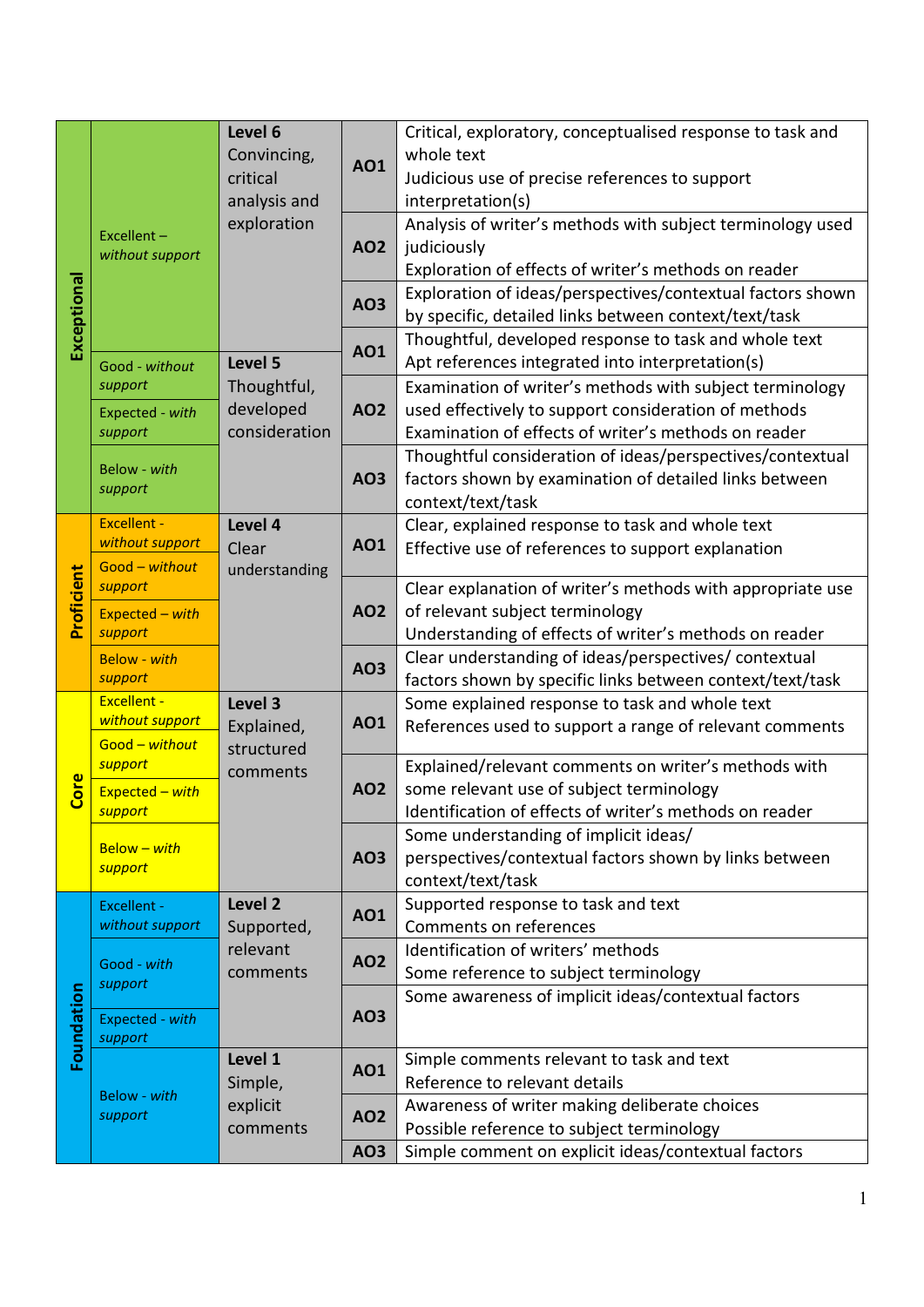| <b>Reading</b>     |                                                                                                                                              | AO1 Infer information                                                                                                                                                                                                              | AO2 Language and structure                                                                                                                                                                                                                                                             | AO3 Compare ideas and<br>perspectives                                                                                                                                                                                                                                                                     | <b>AO4</b> Evaluate                                                                                                                                                                                                          |
|--------------------|----------------------------------------------------------------------------------------------------------------------------------------------|------------------------------------------------------------------------------------------------------------------------------------------------------------------------------------------------------------------------------------|----------------------------------------------------------------------------------------------------------------------------------------------------------------------------------------------------------------------------------------------------------------------------------------|-----------------------------------------------------------------------------------------------------------------------------------------------------------------------------------------------------------------------------------------------------------------------------------------------------------|------------------------------------------------------------------------------------------------------------------------------------------------------------------------------------------------------------------------------|
| <b>Exceptional</b> | <b>Excellent</b><br>(Above high Level<br>3)<br>Good<br>(High Level 3)<br><b>Expected</b><br>(Low Level 3)<br><b>Below</b><br>(Below Level 3) | Shows a thoughtful<br>understanding of texts<br>• Begins to interpret one/both<br>texts<br>• Demonstrates developed<br>connections between texts<br>• Selects relevant<br>quotations/references from texts<br>to support responses | Shows clear understanding of language<br>• Clearly explains the effects of the<br>writer's choices of language<br>• Clearly explains the effects of the<br>writer's choice of structural features<br>• Selects a range of relevant quotations<br>• Uses subject terminology accurately | Shows a clear understanding of<br>differences between the ideas and<br>perspectives<br>• Compares ideas and perspectives<br>in a clear and relevant way<br>• Explains clearly how methods are<br>used to convey ideas and<br>perspectives<br>• Selects relevant quotations to<br>support from both texts  | • Clearly evaluates the text<br>• Offers examples from the<br>text to explain views clearly<br>• Clearly explains the effect<br>of writer's choices<br>• Selects some relevant<br>quotations to support views                |
| Proficient         | <b>Excellent</b><br>(Above high Level<br>2)<br>Good<br>(High Level 2)<br><b>Expected</b><br>(Low Level 2)<br><b>Below</b><br>(Below Level 2) | Shows a clear understanding of<br>texts<br>• Begins to interpret one/both<br>texts<br>• Demonstrates clear<br>connections between texts<br>• Selects relevant<br>quotations/references from texts<br>to support responses          | Shows some understanding of language<br>• Attempts to comment on the effect<br>of language<br>• Attempts to comment on the effect<br>of structural features<br>• Selects some relevant quotations<br>• Uses some subject terminology, not<br>always appropriately                      | Identifies some differences<br>between the ideas and<br>perspectives<br>• Attempts to compare ideas and<br>perspectives<br>• Some comment on how methods<br>are used to convey ideas and<br>perspectives<br>• Selects some quotations or<br>references, not always supporting<br>(from one or both texts) | • Attempts evaluative<br>comment on the text<br>• Offers an example from the<br>text to explain view(s)<br>• Attempts to comment on<br>writer's methods<br>• Selects some quotations,<br>which occasionally support<br>views |
| Core               | <b>Excellent</b><br>(Above high Level<br>1)<br>Good<br>(High Level 1)<br><b>Expected</b><br>(Low Level 1)<br><b>Below</b><br>(Below Level 1) | Shows a some understanding of<br>texts<br>• Attempts some inference from<br>one/both texts<br>• Attempts links between texts<br>• Selects some<br>quotations/references from texts                                                 | Shows simple awareness of language<br>• Offers simple comment on the effect<br>of language<br>• Offers simple comment on the effect<br>of structure<br>• Simple references or textual details<br>• Simple mention of subject<br>terminology                                            | Simple awareness of different ideas<br>and/or perspectives<br>• Simple cross reference of ideas<br>and/or perspectives<br>• Simple identification of how<br>differences are conveyed<br>• Simple references or textual<br>details from one or both texts                                                  | • Simple evaluative comment<br>on the text<br>• Offers simple example from<br>the text which may explain<br>view<br>• Simple mention of writer's<br>methods<br>• Simple references or textual<br>details                     |
| ш.                 | Not yet securely at Level 1                                                                                                                  |                                                                                                                                                                                                                                    |                                                                                                                                                                                                                                                                                        |                                                                                                                                                                                                                                                                                                           |                                                                                                                                                                                                                              |